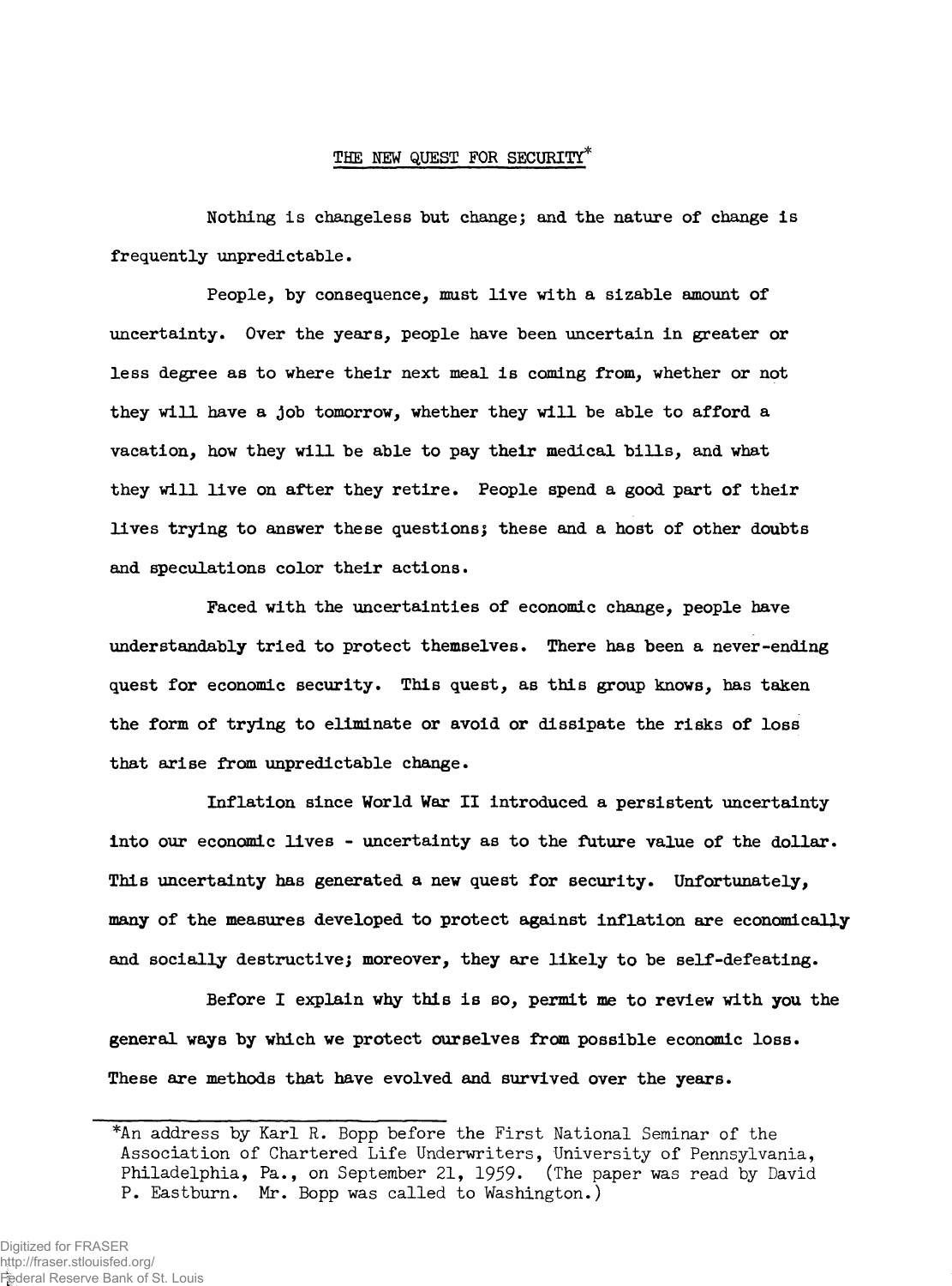**Frequently we prepare for potential adversity simply by setting aside something from our weekly pay checks - by saving. Saving has traditionally been a method of preparing for the proverbial rainy day which our pessimistic souls advise us is inevitable.**

**Sometimes we can shift a risk to another individual. Our market economy has given rise to the professional speculator who will assume risks on the belief that over a period of time his gains will exceed his losses by a significant amount. Dealers in commodity futures are frequently speculators of this kind. These professionals often relieve businessmen of heavy and undesired risk burdens associated with market fluctuations.**

**Often we can dissipate risks of loss and thereby reduce them by shifting them to a group. Private insurance is a prime example. It is part of our institutional technology and enables the more efficient operation of business.**

**There axe, of course, many risks that are not insurable by private companies. Perhaps the odds cannot be determined; or perhaps when losses come about***,* **they are incurred by large numbers of people simultaneously. The losses of income and jobs during a depression axe not insurable by private companies. But to a large extent the Federal Government, by its constitutional authority to tax and regulate interstate commerce and through methods familiar to all of us, has been able to reduce the risks borne by individuals and to promote economic security for the unemployed, disabled, and the aged.**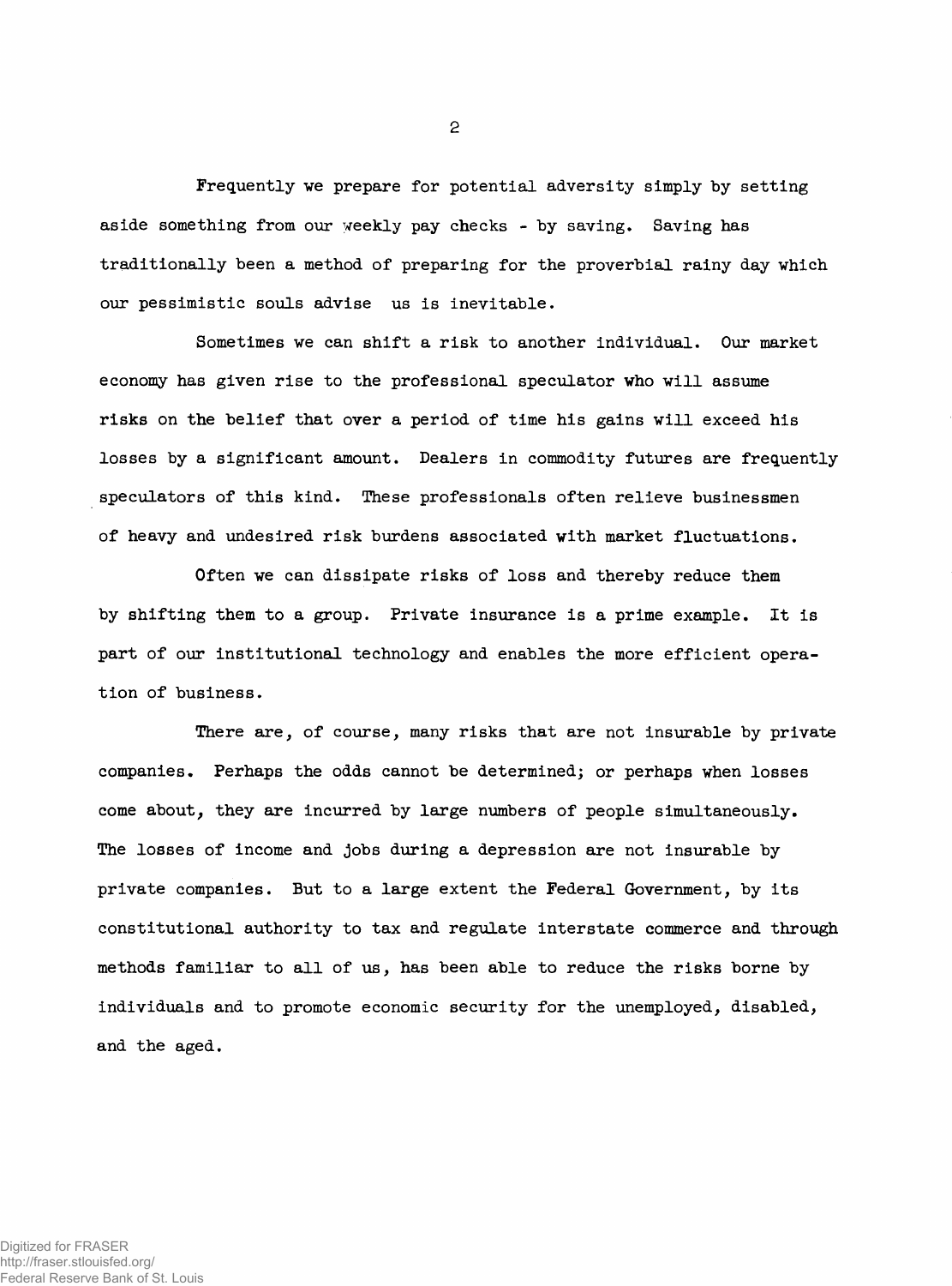**Finally, I should like to mention one more method of handling risks - that is, minimizing the hazard itself. Speed limits on highways and the guards in the Federal Reserve Bank of Philadelphia serve the same general purpose - that of minimizing risks. Public policies to promote full employment and price stability are controls designed to reduce the risk of loss that otherwise would have to be carried by individuals.**

3

**Now, these methods of handling risks and the losses associated with them have, by and large and in moderation, proved to be beneficial. Over the years the quest for security which has generated these methods has benefited, for the most part, not only the individual but society as well.**

**Risk - as you in the field of insurance have impressed upon all of us - represents a cost of doing business; the elimination or reduction of risk decreases the costs and, in a competitive economic system, the prices of goods and services. Insurance, speculation, and controls to minimize hazards contribute to this end.**

**Moreover, many of the ways in which risks are handled have themselves contributed significantly to the financing of economic growth. The savings of small savers have been aggregated into large sums by financial institutions and invested in expanding enterprise. The same is true of insurance and pension funds paid for by millions of individuals. Risk avoidance has promoted capital accumulation.**

**Finally, the quest for security has given impetus to analysis of social and economic conditions that, in turn, has permitted us better to regulate and stabilize the operations of the free enterprise system without interfering with its essential nature.**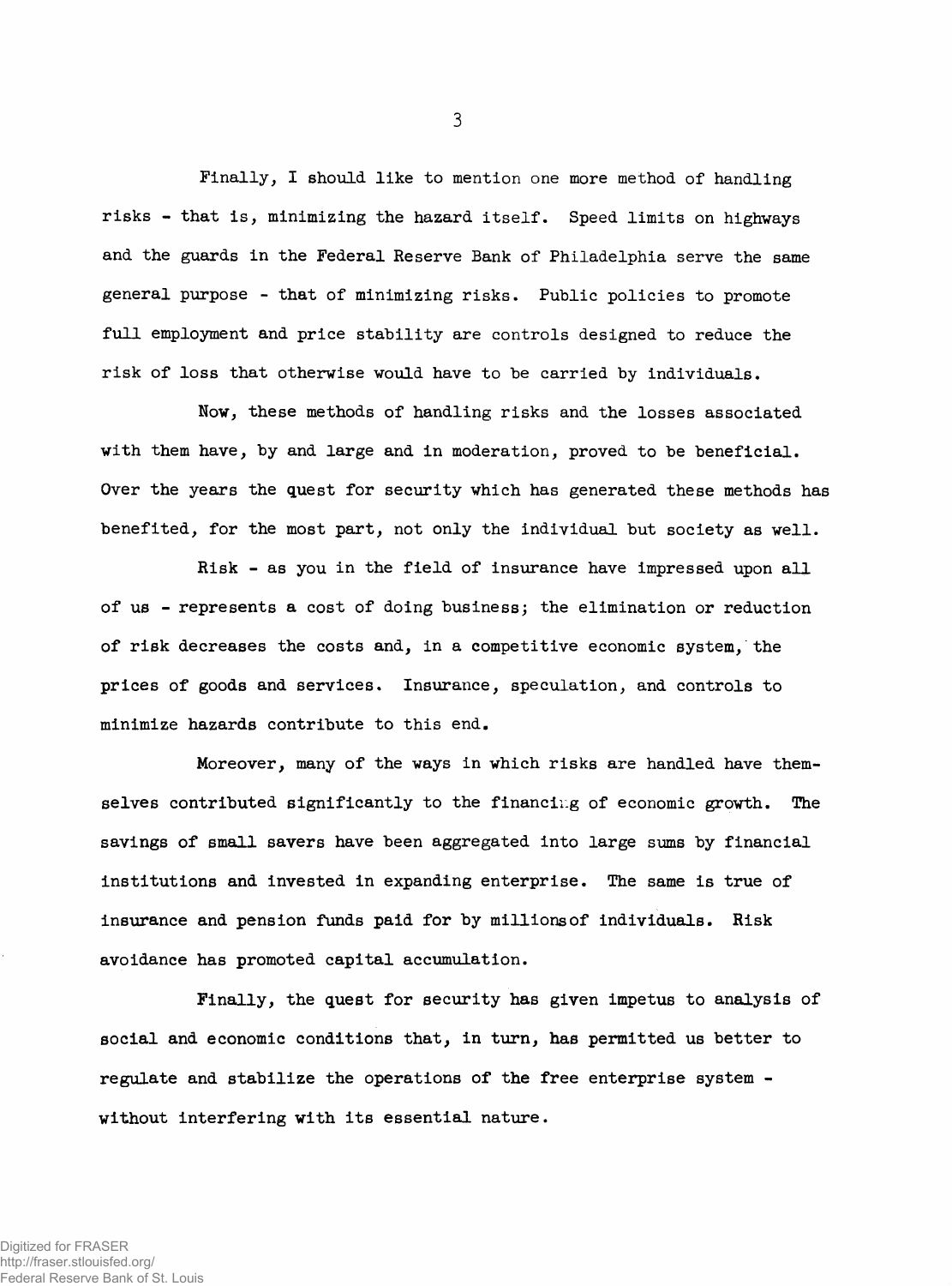**Since the end of the war, the American economy has on the whole acquitted itself rather well. Our gross national product in real terms has** increased about 40 per cent, or more than 3 per cent a year. Unemployment has been relatively low, averaging about 4 per cent.

**We have thus far won at least three battles over mass unemployment** and depression. Our economy has shown a remarkable resiliency in adjusting **to new conditions. And today we are on the crest of another upswing in business conditions that has already generated record prosperity.**

**Our chief shortcoming since World War II has been the erosion in the value of money. Our price level today is about 30 per cent higher than it was in 19^7\***

**Experience with a rising price level since World War II has led individuals and groups to adopt certain methods to avoid the inherent risks. Many of these methods, as I have mentioned, are undesirable and I think they will prove to be abortive.**

**When people try to protect themselves against the risk of loss they, understandably, take what they believe the best course available. In the case of inflation, there are some severe limitations on what people can do.**

**It is not really possible for the individual to save enough to compensate for inflationary losses. Nor does he have any real incentive to save. The value of his savings declines as inflation proceeds. There is, as we all know, an incentive not to save.**

**Uor is the risk involved in inflation privately insurable - no more so than the risk involved in depression.**

*k*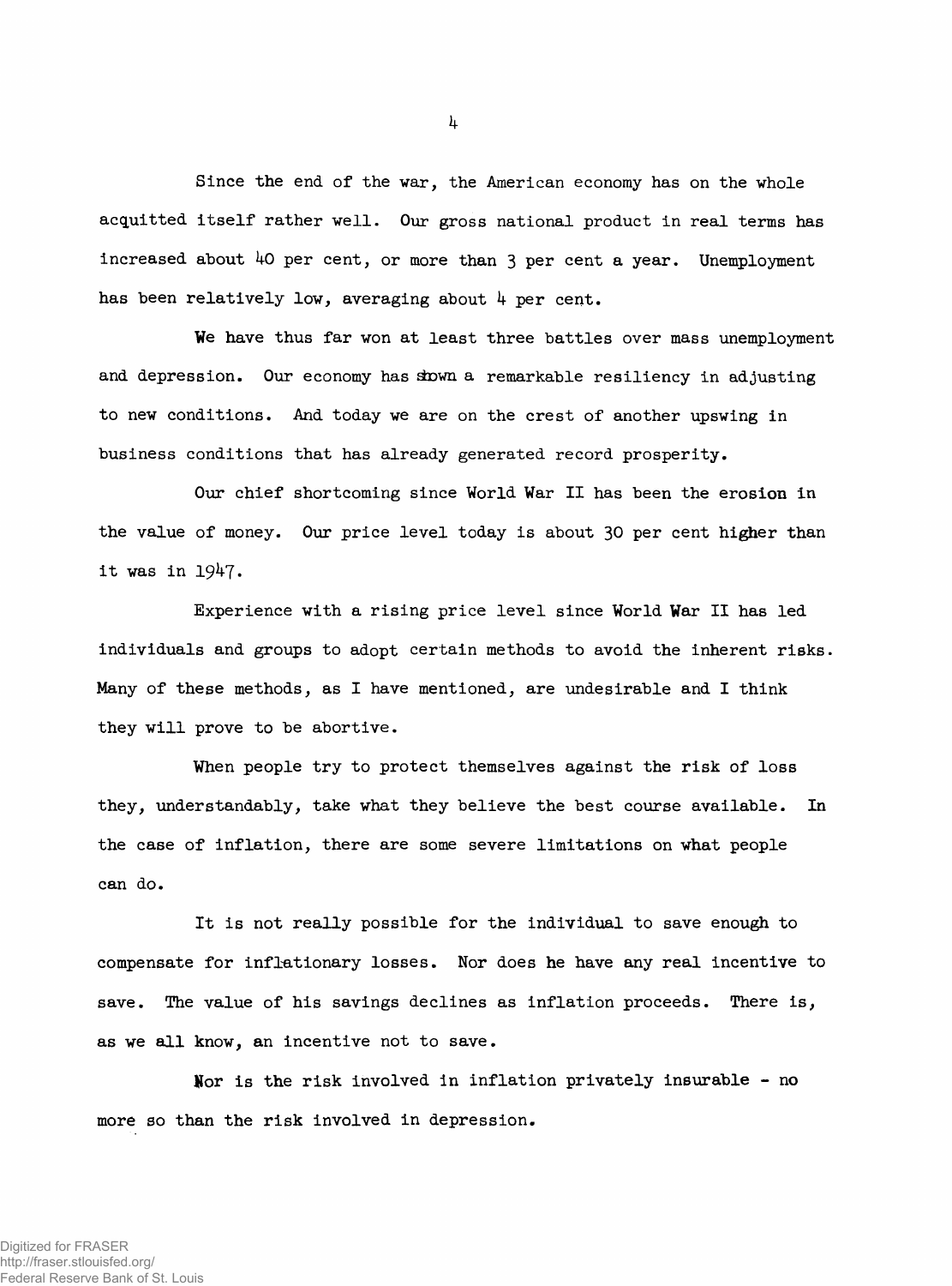**Nor can all the potential victims of inflation look with much hope to the Government for benefit payments.**

**The individual cannot protect himself against the economic devastation of a rising price level in any of the above ways. The only method the individual has to fall back upon - since he cannot exert significant control over the inflationary process - is to try to shift the risk to someone else.**

**Shifting the inflationary risk in our economy can take several forms. Let's examine them carefully.**

**The classical way to shift the risk of loss associated with inflation is to shift out of that asset which threatens to decline in value into assets that don't. Individuals tend, under inflationary pressures, to shift out of money into goods, common stock, and any other asset they feel will maintain or increase its value.**

**If I am afraid that the dollar I possess will be worth less next month than it is today, I have a real incentive to make next month's purchases this month. If the rest of you feel and act the same way I do, prices are certain to rise - not next month but this month, and by more than you and I originally expected.**

**Such a flight from money to goods has not yet occurred in the United States. But it is, nevertheless, a distinct possibility. Other countries have had inflationary responses of this sort. And such a response** may well come about in the United States if we permit our inflationary record **to accumulate depth.**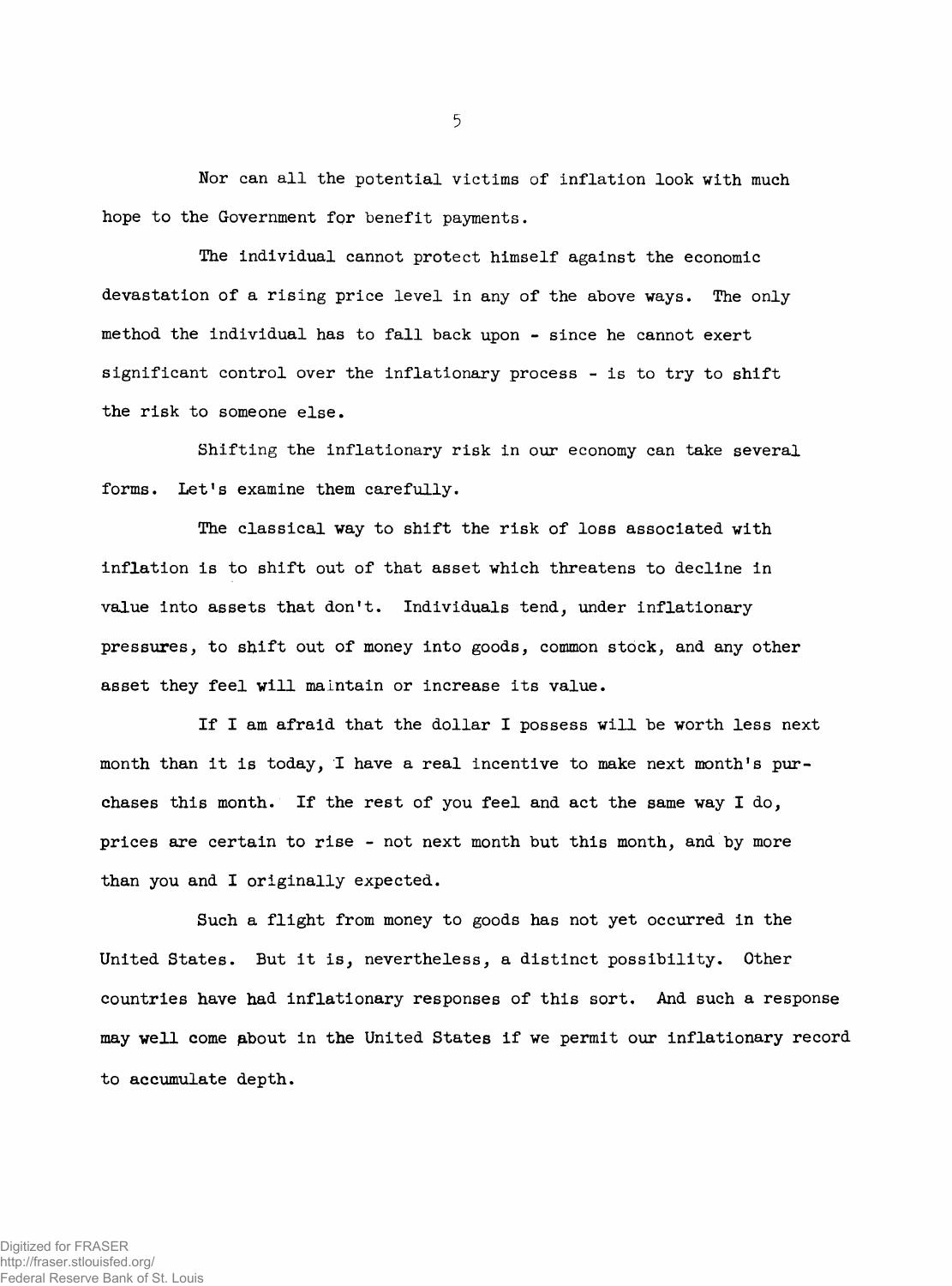**There has developed in recent years a rather popular notion as to "how to beat the inflation." Individuals and organizations seem to have increasingly come to the conclusion that investment in common stocks represents a good inflation hedge. Organizations and individuals with large amounts of investable funds have been tempted to purchase equities by the prospects of inflation on the one hand and the rapid increase in stock values on the other.**

**As I have mentioned elsewhere, it is primarily the earnings of corporations that give value to their stock. Of course it is not past but prospective earnings that the investor is concerned with. Now, the earnings of corporations have been increasing over the past 15 years, but it is interesting to note that corporate profits after taxes are today a smaller fraction of gross national product than they were 30 years ago. How can we be sure what their relative importance will be 30 years from now? How can we be sure that they will keep pace with increases in the general price level, and thereby provide a sound basis for rising stock values that preserve real incomes?**

**Even if earnings do expand rapidly, demand for equities may still force up the so-called price-earnings ratio, or the number of dollars an investor pays for one dollar of earnings. As more and more investors attempt to hedge against inflation by purchasing equities - as fewer people are willing to hold money or fixed-income obligations for any length of time the price-earnings ratio will rise still more. If this persists, is it not likely that a stage will come when neither actual nor hoped-for returns on the investment will be sufficient to offset the decline in the value of the**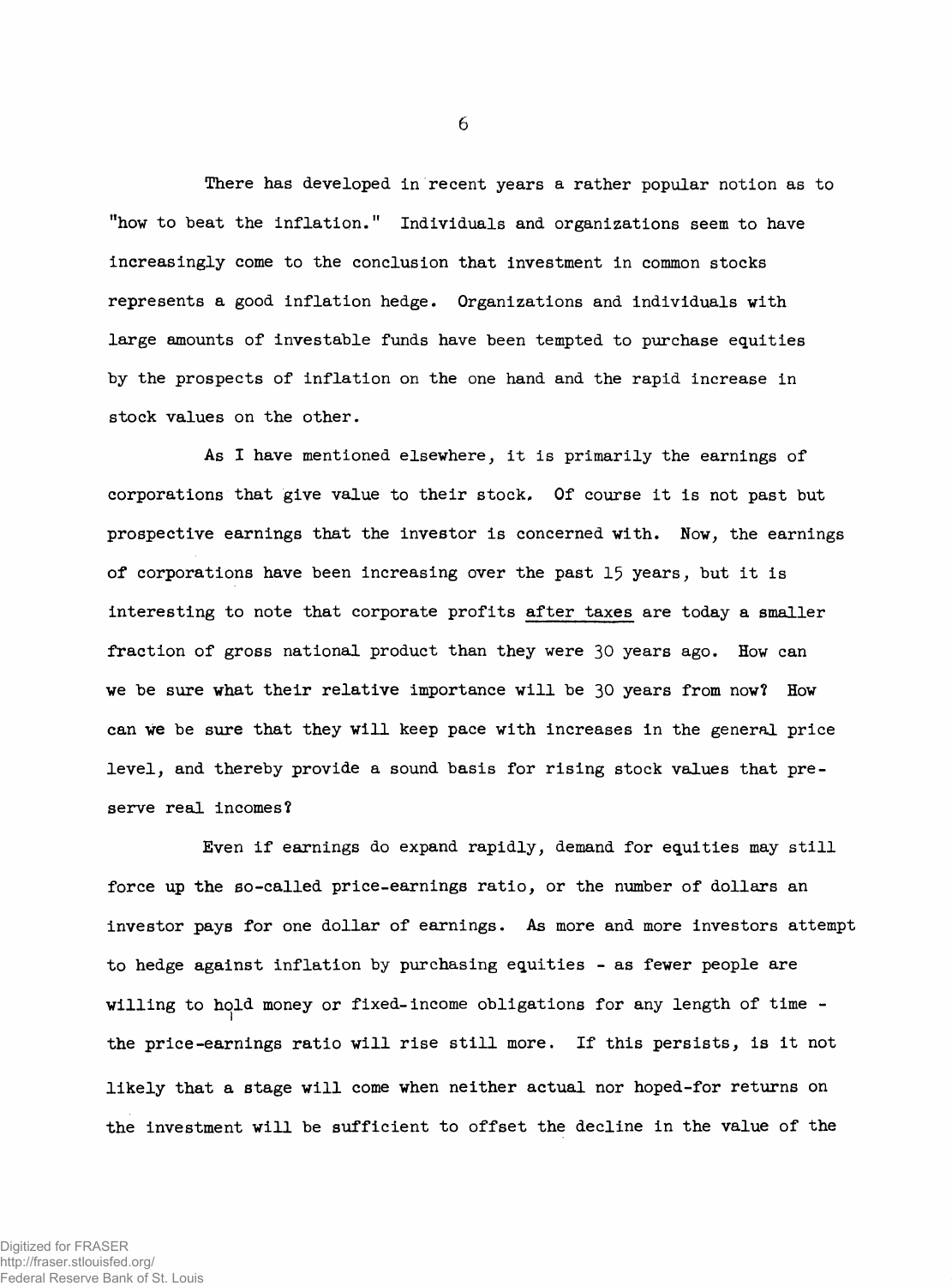**dollar that they anticipate? When this stage is reached the only reason people have to invest in equities is the hope that stock prices will rise still further. For a time they may. Eventually, however, the idea that speculators are merely fooling one another is likely to take hold. In other words, there will be few people left willing to assume the risk that stock prices will continue to rise. When this occurs, at the very least we can expect a significant downward readjustment in stock values.**

**Investment in equities has much to commend it. Is has made possible much of our phenomenal, industrial and commercial growth. Equities have a place in the portfolios of the- individuals and organizations.**

**But we mustn't close our eyes to the danger. The stock market is not a hedge of which all can avail themselves. Some must accept the risk of holding money, and bonds, and of real income deterioration if others are to benefit by stock market investment.**

**Some, of course, may accept the risk. What about the group of savers who "suffer from inertia or ignorance"? "Must all skilled artisans and theoretical physicists," Robert C. Sprague, Chairman of the Board of the Federal Reserve Bank of Boston, has asked, "be forced to hire investment advisers or stock market operators (in an effort) to maintain their incomes?" Can we, in good faith, permit such a condition, or must all these people be advised that bond, life insurance, and other fixed-income investments are of limited value when prices are rising?**

**Nor can we close our eyes to the implications of acting as if the stock market were a perfect hedge. We have lived in a world in which**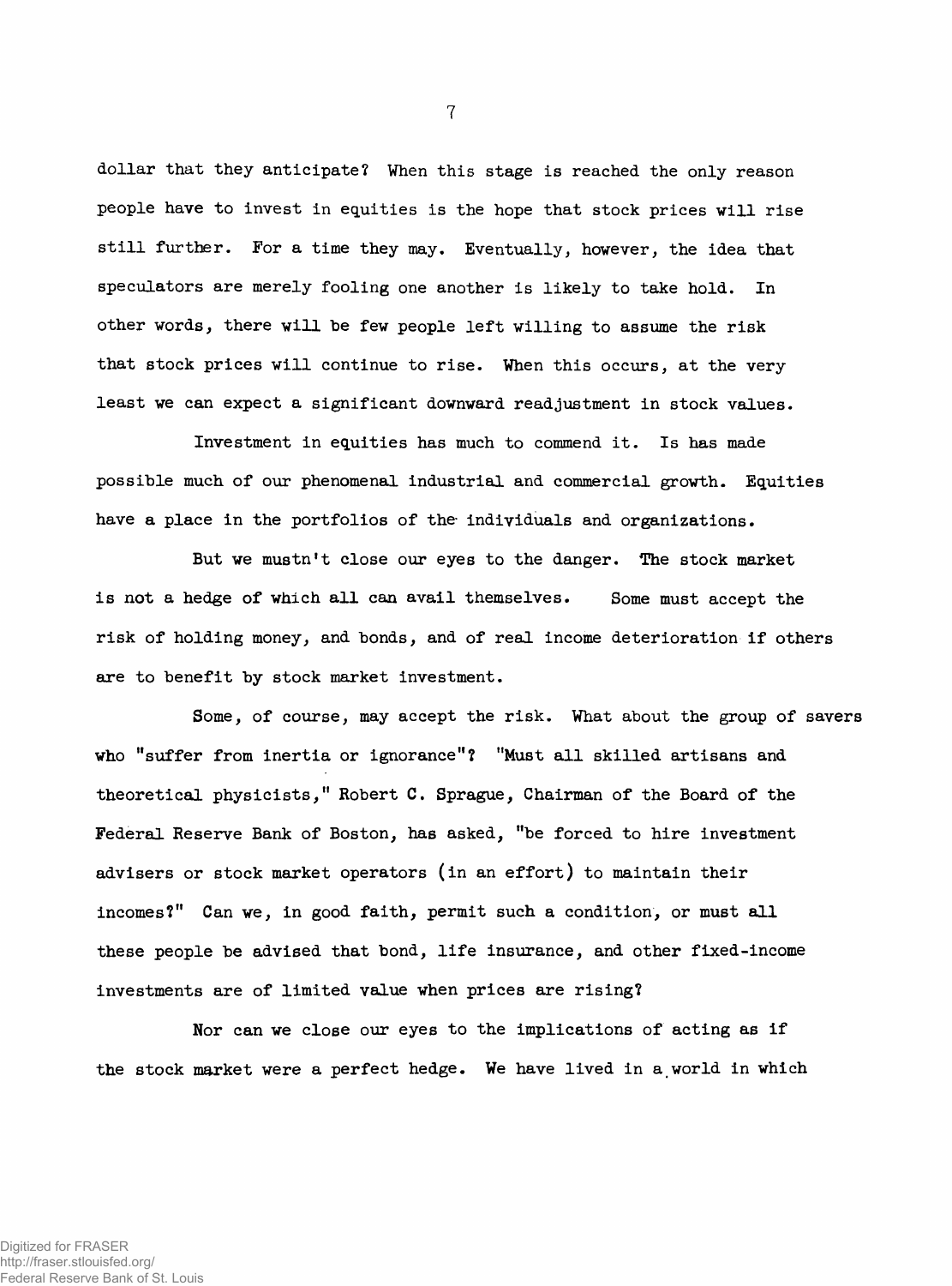**fixed.-income obligations have been considered relatively safe and equities relatively uncertain. Savings invested in the fixed-income obligations have brought relatively low but regular returns. Savings invested in equities have had the opportunity to enjoy the profits of enterprise. As the well-known English economist, Dennis H. Robertson, has stated: "What a perversion of true principle, what a 'worst corruption of the best' when gilt-edged and equities change hats. ..."**

**Yet this is the inevitable result - in the United States, England, and other western countries - when colleges, churches, and a host of others climb on the equity band wagon to hedge against inflation.**

**Let's look at equity purchases from another point of view - that of the demand for funds. Many important institutions, such as governments, schools, etc., cannot issue equitites, and yet these institutions must be financed. The Federal Government has already run into problems in financing its huge debt and has found it necessary to pay more and more interest to sell its obligations. This is, of course, in part due to the general shortgage of capital, we. find in any period of prosperity. Yet we may well ask how much of it is due to the pressures exerted by the fear of price inflation. We argue about paying higher interest rates today; but if we do not, and inflation is not halted, will we not have to pay even higher interest rates tomorrow, if Government obligations are to be sold.**

**Finally, some have tried to prepare for inflation by devising schemes designed to protect their real incomes. Devices to protect the purchasing power of groups injured by inflation - workers, public utility stock holders, Government bond holders, and others - have been adopted and proposed here and in foreign countries.**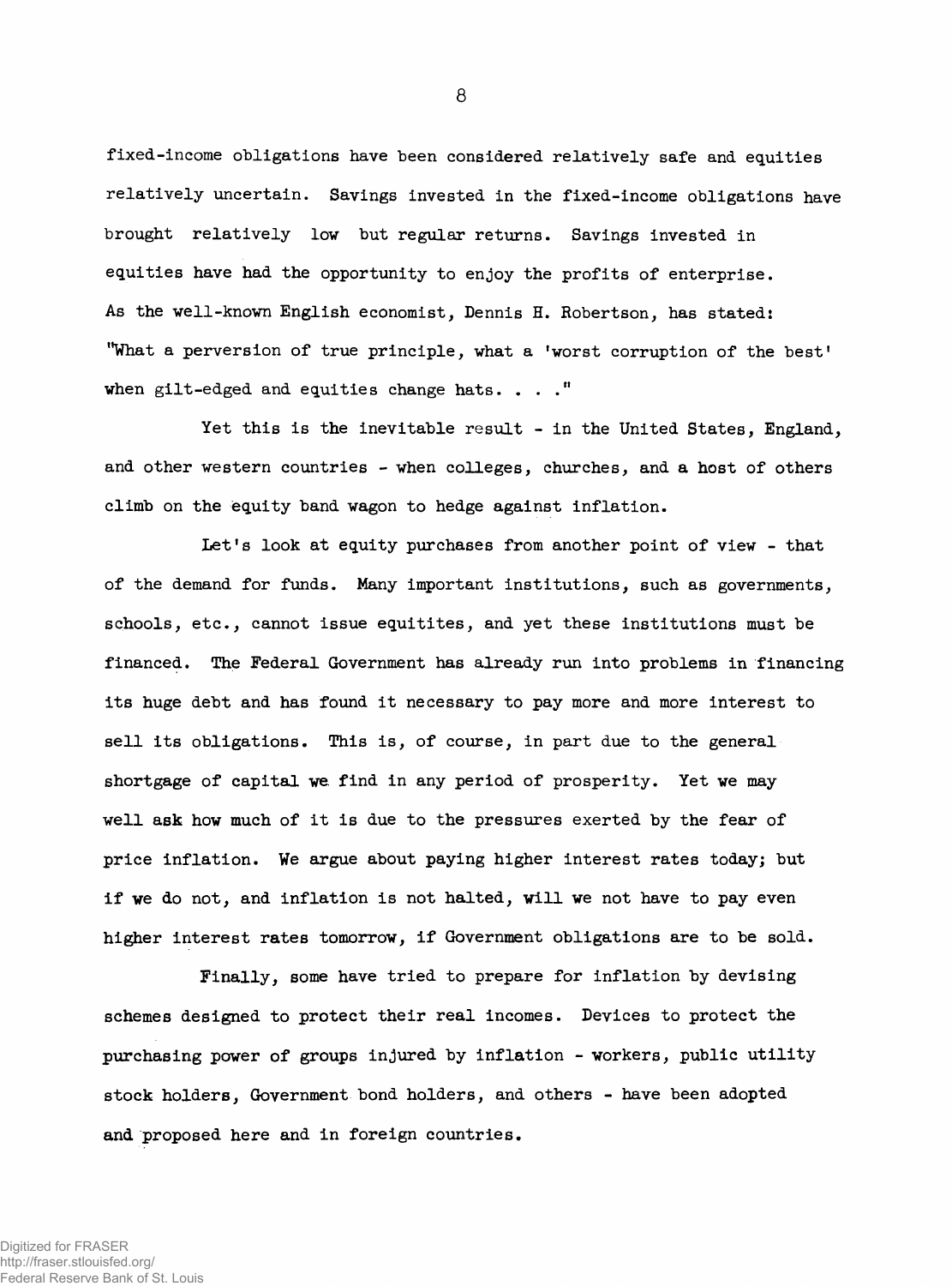**I approach these schemes without enthusiasm. I recognize the unfair impact of inflation on certain groups. But exemptions based upon superior bargaining power or political influence are not the answer to inflation. Perhaps small groups of people can be protected in this way. But it is the public in general that needs protection. If large numbers of people are protected by such means, the result once an inflation gets started is to push up costs of production and prices substantially - the result, in other words, is an upward spiral of prices in which cost-ofliving adjustments become merely a temporary palliative for a condition they themselves tend to aggravate.**

**From an ethical point of view, I believe all groups should be protected. From an economic point of view, this type of defense against inflation can only be effective so long as most groups are not.**

**I think it is clear from what I have said that all individuals cannot protect themselves individually from inflation. To the extent that they can shift the risk and the losses to others because of the inferior bargaining power, political, influence, ignorance and inertia of others, the others of course bear the burden. To the extent shifting cannot take place, because all can shift equally well, there is no protection. Put the mere attempt to shift promotes inflation, and this is likely to result in economic hardships for all.**

**The error here is one that the individual is not likely to see, but one which we who deal in public policy are likely to see - it is an error of composition. In the case of inflation, when each individual tries to obtain security for himself, the entire society turns its fears into reality and defeats its own ends.**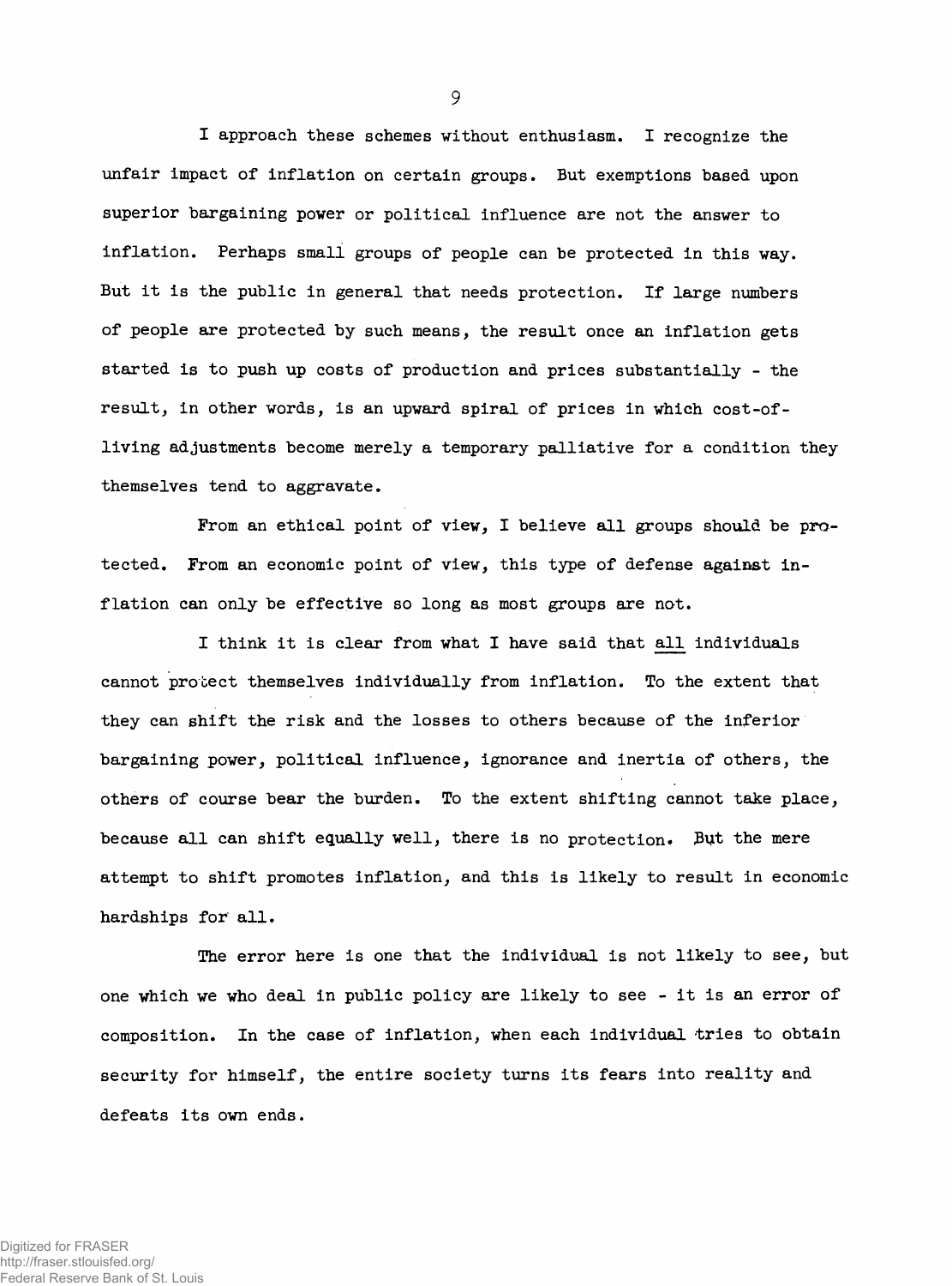**The individual, then, cannot satisfactorily protect himself against inflation. There remains, by elimination, only one way to handle the problem effectively - by reducing or eliminating the hazard itself.**

**Looking back on the price inflation of the postwar period, I get the feeling that we have been rather inflexible in our demands. As consumers, we have demanded more and better consumer goods and thereby encouraged higher levels of expenditures by producers; as citizens we have required our state and local governments persistently to increase their expenditures to accommodate our expanding populations and our improving tastes. As citizens we have also sanctioned our Federal. Government continually to increase expenditures to meet the ever-growing demands of national security and other seemingly vital programs.**

**Because our economy has been operating at levels approximating full capacity since the end of World War II, overly rapid expansion of our demands has resulted in increases in prices as well as output.**

**The key to preventing inflation is to prevent demand from exceeding our capacity to produce. We can do this by keeping demand in check and also by encouraging the expansion of capacity.**

**The Federal Government should not contribute to excessive demand by incurring deficits during periods of prosperity. We in the United States have the highest standard of living in the world. It stands to reason that if we want our Government to produce more goods and services, we should be willing to give up some goods and services produced by others.**

**Monetary restraint is never popular; but during periods of economic expansion it is a necessity. Some borrowing must be restrained if we are to keep demand in bounds and the price level stable.**